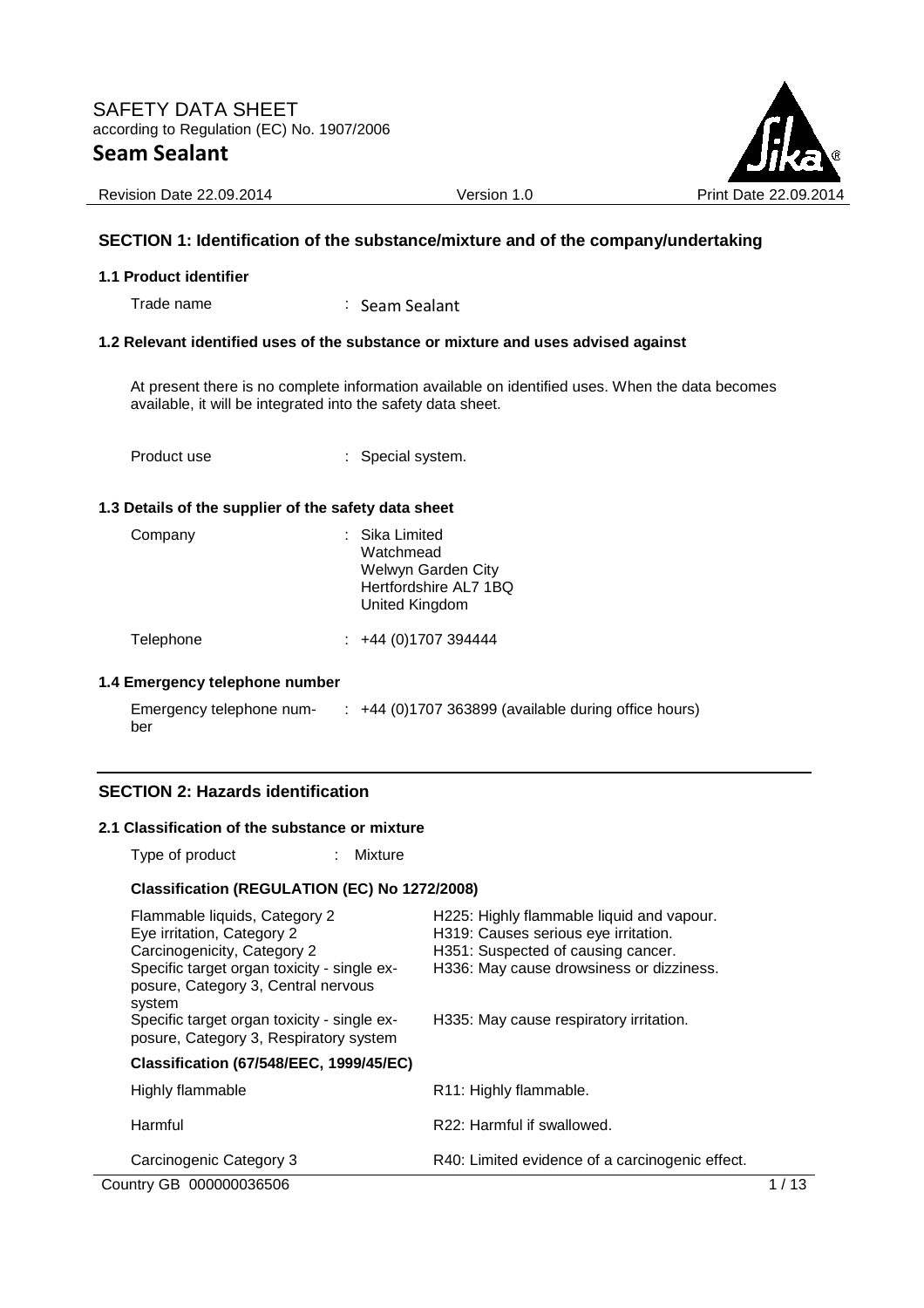

Revision Date 22.09.2014 Version 1.0 Print Date 22.09.2014

Irritant **Irritant** R36/37: Irritating to eyes and respiratory system.

R19: May form explosive peroxides.

R67: Vapours may cause drowsiness and dizziness.

## **2.2 Label elements**

**Labelling (REGULATION (EC) No 1272/2008)** 

| Hazard pictograms        |                                                        |                                                                                                                                                                                   |
|--------------------------|--------------------------------------------------------|-----------------------------------------------------------------------------------------------------------------------------------------------------------------------------------|
| Signal word              | Danger                                                 |                                                                                                                                                                                   |
| <b>Hazard statements</b> | H <sub>225</sub><br>H319<br>H335<br>H336<br>H351       | Highly flammable liquid and vapour.<br>Causes serious eye irritation.<br>May cause respiratory irritation.<br>May cause drowsiness or dizziness.<br>Suspected of causing cancer.  |
| Precautionary statements | <b>Prevention:</b><br>P <sub>201</sub><br>P210<br>P233 | Obtain special instructions before use.<br>Keep away from heat, hot surfaces, sparks,<br>open flames and other ignition sources. No<br>smoking.<br>Keep container tightly closed. |
|                          | P <sub>261</sub>                                       | Avoid breathing dust/ fume/ gas/ mist/ va-<br>pours/ spray.                                                                                                                       |
|                          | P <sub>281</sub>                                       | Use personal protective equipment as re-<br>quired.                                                                                                                               |
|                          | Response:                                              |                                                                                                                                                                                   |
|                          | P370 + P378                                            | In case of fire: Use dry sand, dry chemical<br>or alcohol-resistant foam to extinguish.                                                                                           |

Hazardous components which must be listed on the label:<br>• 203-726-8 tetrahydrofuran

tetrahydrofuran

## **2.3 Other hazards**

This mixture contains no substance considered to be persistent, bioaccumulating nor toxic (PBT). This mixture contains no substance considered to be very persistent nor very bioaccumulating (vPvB).

## **SECTION 3: Composition/information on ingredients**

#### **3.2 Mixtures**

## **Hazardous components**

| Chemical Name⊹ | Classification  | Classification | Concentration |
|----------------|-----------------|----------------|---------------|
| ີ AS-No.       | '548/EEC)<br>ľh | ATION.         | [%]           |

Country GB 000000036506 2/13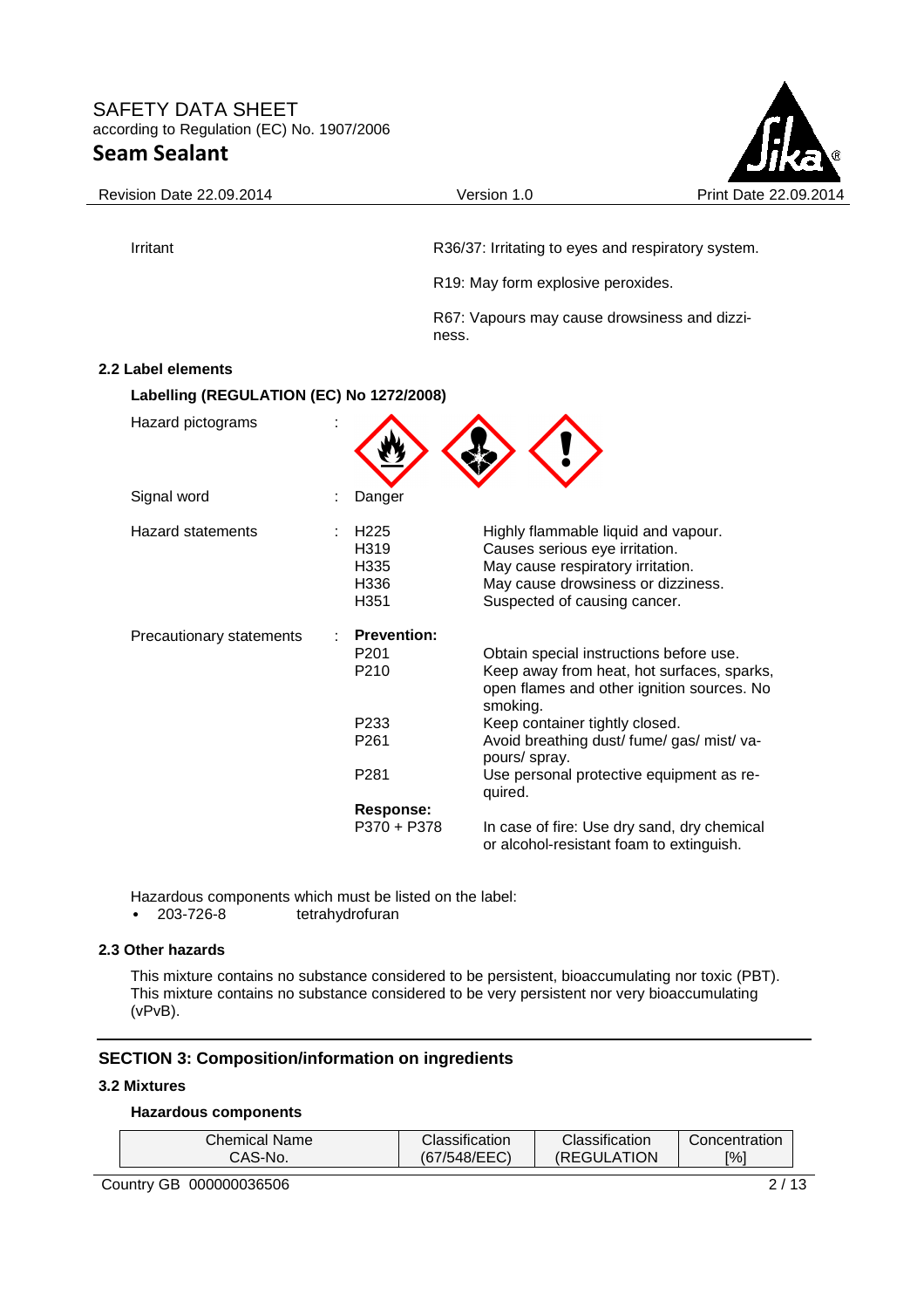

Revision Date 22.09.2014 Version 1.0 Print Date 22.09.2014

| EC-No.<br>Registration number                                                                                    |                                                                           | (EC) No<br>1272/2008)                                                                                           |                   |
|------------------------------------------------------------------------------------------------------------------|---------------------------------------------------------------------------|-----------------------------------------------------------------------------------------------------------------|-------------------|
| tetrahydrofuran<br>109-99-9<br>203-726-8<br>01-2119444314-46-XXXX<br>Contains:<br>methanol $>= 0.1 - \le 0.5 \%$ | F; R11-R19<br>Xi; R36/37<br>Carc.Cat.3; R40<br>Xn; R22<br>R <sub>67</sub> | Flam. Liq.2; H225<br>Acute Tox.4; H302<br>Eye Irrit.2; H319<br>Carc.2; H351<br>STOT SE3; H336<br>STOT SE3; H335 | $>= 50 - 5 = 100$ |
| cyclohexanone<br>108-94-1<br>203-631-1<br>. .                                                                    | R <sub>10</sub><br>Xn; R20                                                | Flam. Liq.3; H226<br>Acute Tox.4; H332                                                                          | $>= 10 - 20$      |

Remarks : Substances with a workplace exposure limit

For the full text of the R-phrases mentioned in this Section, see Section 16. For the full text of the H-Statements mentioned in this Section, see Section 16.

## **SECTION 4: First aid measures**

## **4.1 Description of first aid measures**

| General advice          |    | Move out of dangerous area.<br>Consult a physician.<br>Show this safety data sheet to the doctor in attendance.                                                          |
|-------------------------|----|--------------------------------------------------------------------------------------------------------------------------------------------------------------------------|
| If inhaled              |    | : Move to fresh air.<br>Consult a physician after significant exposure.                                                                                                  |
| In case of skin contact |    | : Take off contaminated clothing and shoes immediately.<br>Wash off with soap and plenty of water.<br>If symptoms persist, call a physician.                             |
| In case of eye contact  |    | : Immediately flush eye(s) with plenty of water.<br>Remove contact lenses.<br>Keep eye wide open while rinsing.<br>If eye irritation persists, consult a specialist.     |
| If swallowed            |    | : Clean mouth with water and drink afterwards plenty of water.<br>Do not give milk or alcoholic beverages.<br>Never give anything by mouth to an unconscious person.     |
|                         |    | 4.2 Most important symptoms and effects, both acute and delayed                                                                                                          |
| Symptoms                | ÷. | Cough<br>Respiratory disorder<br>Excessive lachrymation<br>Loss of balance<br>Vertigo<br>See Section 11 for more detailed information on health effects<br>and symptoms. |
| <b>Risks</b>            |    | : irritant effects                                                                                                                                                       |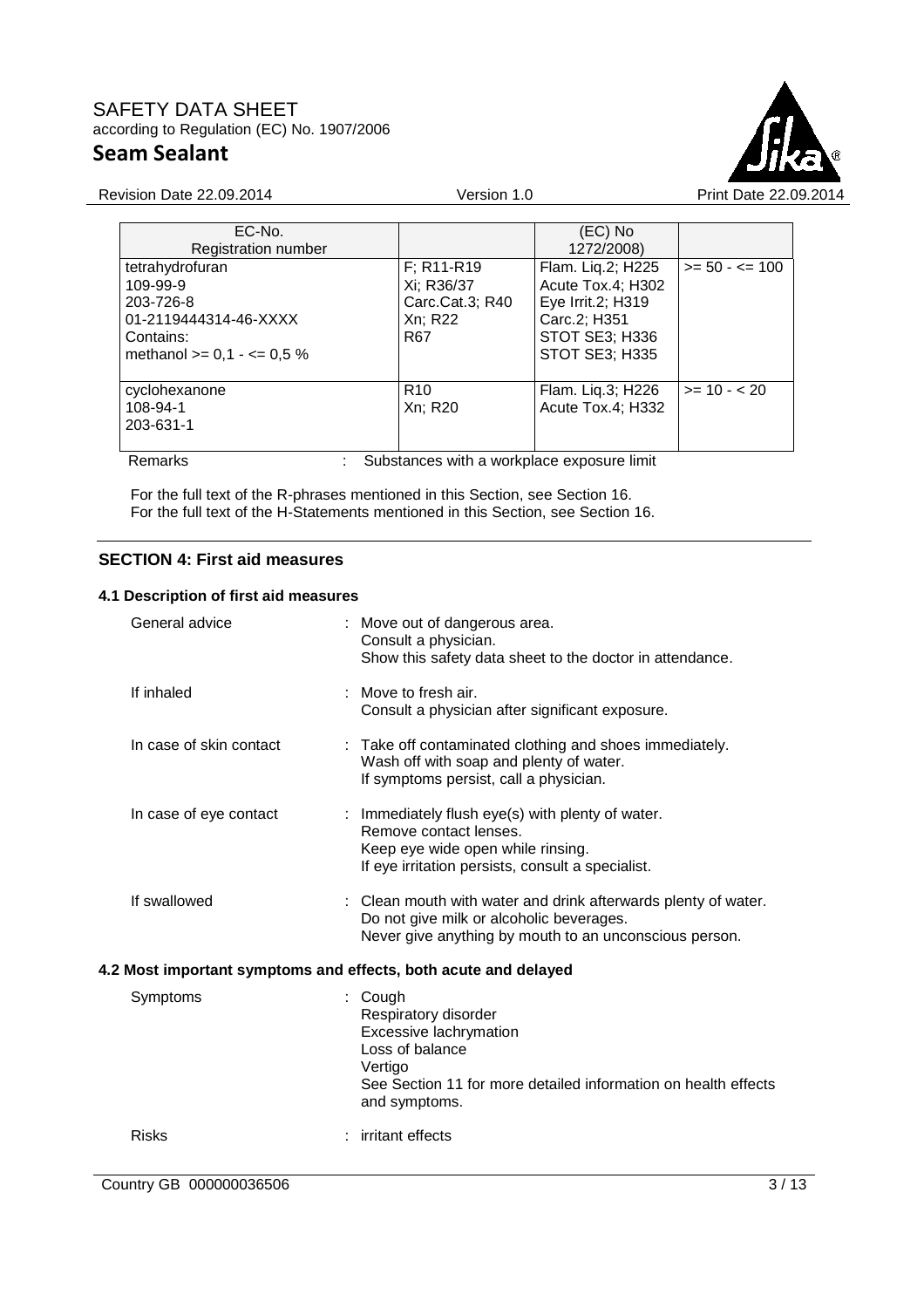

## **4.3 Indication of any immediate medical attention and special treatment needed**

Treatment : Treat symptomatically.

## **SECTION 5: Firefighting measures**

#### **5.1 Extinguishing media**

| Suitable extinguishing media      | : Alcohol-resistant foam, Carbon dioxide (CO2), Dry chemical |
|-----------------------------------|--------------------------------------------------------------|
| Unsuitable extinguishing<br>media | : Water                                                      |

## **5.2 Special hazards arising from the substance or mixture**

| Hazardous combustion prod-<br>ucts               | : No hazardous combustion products are known                     |
|--------------------------------------------------|------------------------------------------------------------------|
| 5.3 Advice for firefighters                      |                                                                  |
| Special protective equipment<br>for firefighters | : In the event of fire, wear self-contained breathing apparatus. |
| Further information                              | : Use water spray to cool unopened containers.                   |

## **SECTION 6: Accidental release measures**

## **6.1 Personal precautions, protective equipment and emergency procedures**

| Personal precautions | : Use personal protective equipment.<br>Remove all sources of ignition.<br>Deny access to unprotected persons. |
|----------------------|----------------------------------------------------------------------------------------------------------------|
|                      | Beware of vapours accumulating to form explosive concentra-<br>tions. Vapours can accumulate in low areas.     |

#### **6.2 Environmental precautions**

| Environmental precautions | : Prevent product from entering drains.                       |
|---------------------------|---------------------------------------------------------------|
|                           | If the product contaminates rivers and lakes or drains inform |
|                           | respective authorities.                                       |

#### **6.3 Methods and materials for containment and cleaning up**

Methods for cleaning up : Contain spillage, and then collect with non-combustible absorbent material, (e.g. sand, earth, diatomaceous earth, vermiculite) and place in container for disposal according to local / national regulations (see section 13).

#### **6.4 Reference to other sections**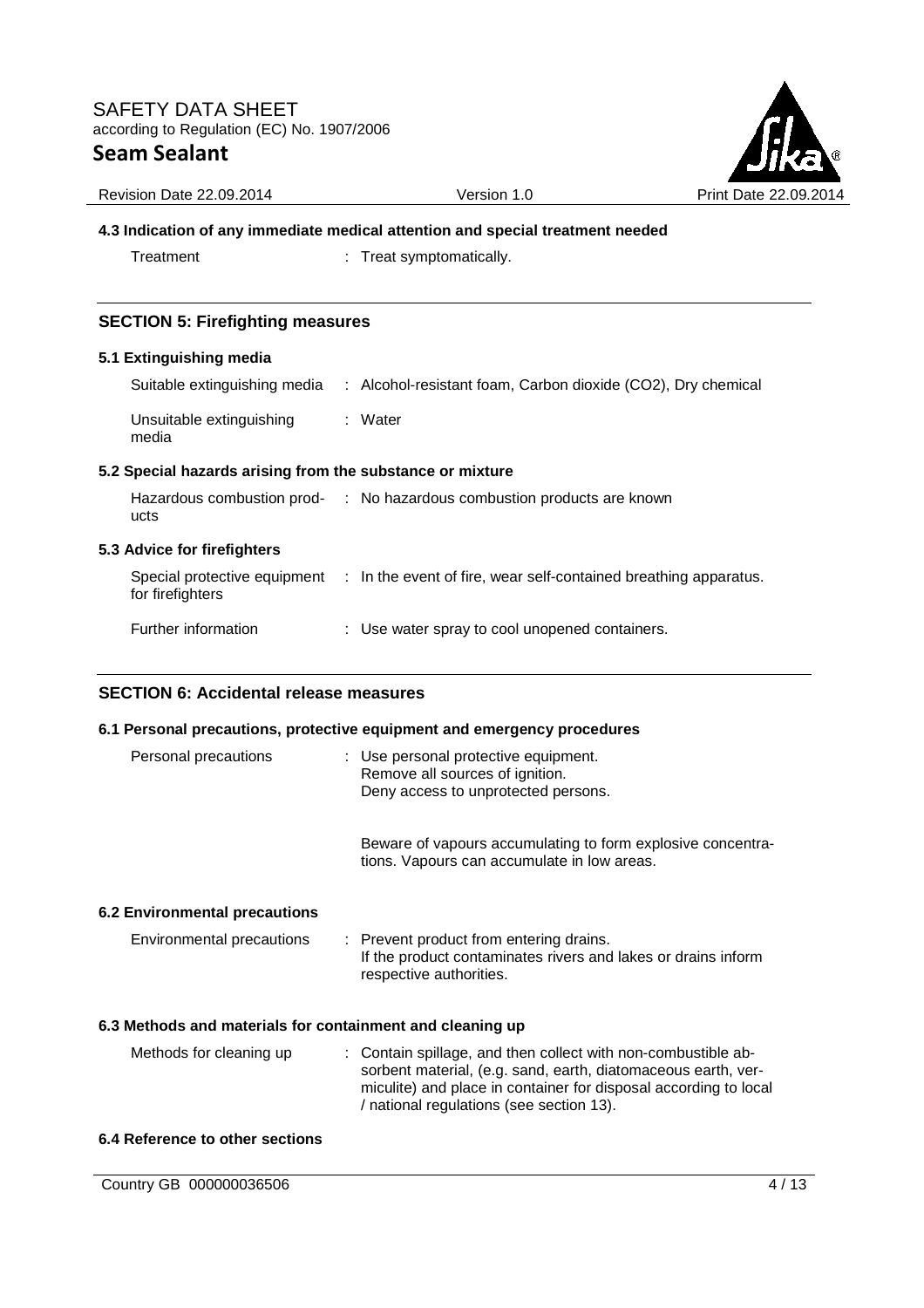

For personal protection see section 8.

## **SECTION 7: Handling and storage**

## **7.1 Precautions for safe handling**

| Advice on safe handling                                          |    | Do not breathe vapours or spray mist. Avoid exceeding of the<br>given occupational exposure limits (see section 8). Do not get<br>in eyes, on skin, or on clothing. For personal protection see<br>section 8. Smoking, eating and drinking should be prohibited<br>in the application area. Take precautionary measures against<br>static discharge. Open drum carefully as content may be un-<br>der pressure. Take necessary action to avoid static electricity<br>discharge (which might cause ignition of organic vapours).<br>Follow standard hygiene measures when handling chemical<br>products |
|------------------------------------------------------------------|----|--------------------------------------------------------------------------------------------------------------------------------------------------------------------------------------------------------------------------------------------------------------------------------------------------------------------------------------------------------------------------------------------------------------------------------------------------------------------------------------------------------------------------------------------------------------------------------------------------------|
| Advice on protection against<br>fire and explosion               | ÷. | Use explosion-proof equipment. Keep away from heat, hot<br>surfaces, sparks, open flames and other ignition sources. No<br>smoking. Take precautionary measures against electrostatic<br>discharges.                                                                                                                                                                                                                                                                                                                                                                                                   |
| Hygiene measures                                                 |    | : Handle in accordance with good industrial hygiene and safety<br>practice. When using do not eat or drink. When using do not<br>smoke. Wash hands before breaks and at the end of workday.                                                                                                                                                                                                                                                                                                                                                                                                            |
| 7.2 Conditions for safe storage, including any incompatibilities |    |                                                                                                                                                                                                                                                                                                                                                                                                                                                                                                                                                                                                        |
| Requirements for storage<br>areas and containers                 |    | : Store in cool place. Containers which are opened must be<br>carefully resealed and kept upright to prevent leakage. Store<br>in accordance with local regulations.                                                                                                                                                                                                                                                                                                                                                                                                                                   |
| Other data                                                       |    | No decomposition if stored and applied as directed.                                                                                                                                                                                                                                                                                                                                                                                                                                                                                                                                                    |
| 7.3 Specific end use(s)                                          |    |                                                                                                                                                                                                                                                                                                                                                                                                                                                                                                                                                                                                        |
| Specific use(s)                                                  |    | : No data available                                                                                                                                                                                                                                                                                                                                                                                                                                                                                                                                                                                    |

## **SECTION 8: Exposure controls/personal protection**

## **8.1 Control parameters**

## **Components with workplace control parameters**

| Components              | CAS-No.  | Value       | Control parame-   | Basis *    |
|-------------------------|----------|-------------|-------------------|------------|
|                         |          |             | ters <sup>*</sup> |            |
| tetrahydrofuran         | 109-99-9 | <b>TWA</b>  | 50 ppm            | 2000/39/EC |
|                         |          |             | 150 mg/m3         |            |
|                         |          | <b>STEL</b> | $100$ ppm         | 2000/39/EC |
|                         |          |             | 300 mg/m3         |            |
|                         |          | <b>TWA</b>  | 50 ppm            | GB EH40    |
|                         |          |             | 150 mg/m3         |            |
|                         |          | <b>STEL</b> | $100$ ppm         | GB EH40    |
| Country GB 000000036506 |          |             |                   | 5/13       |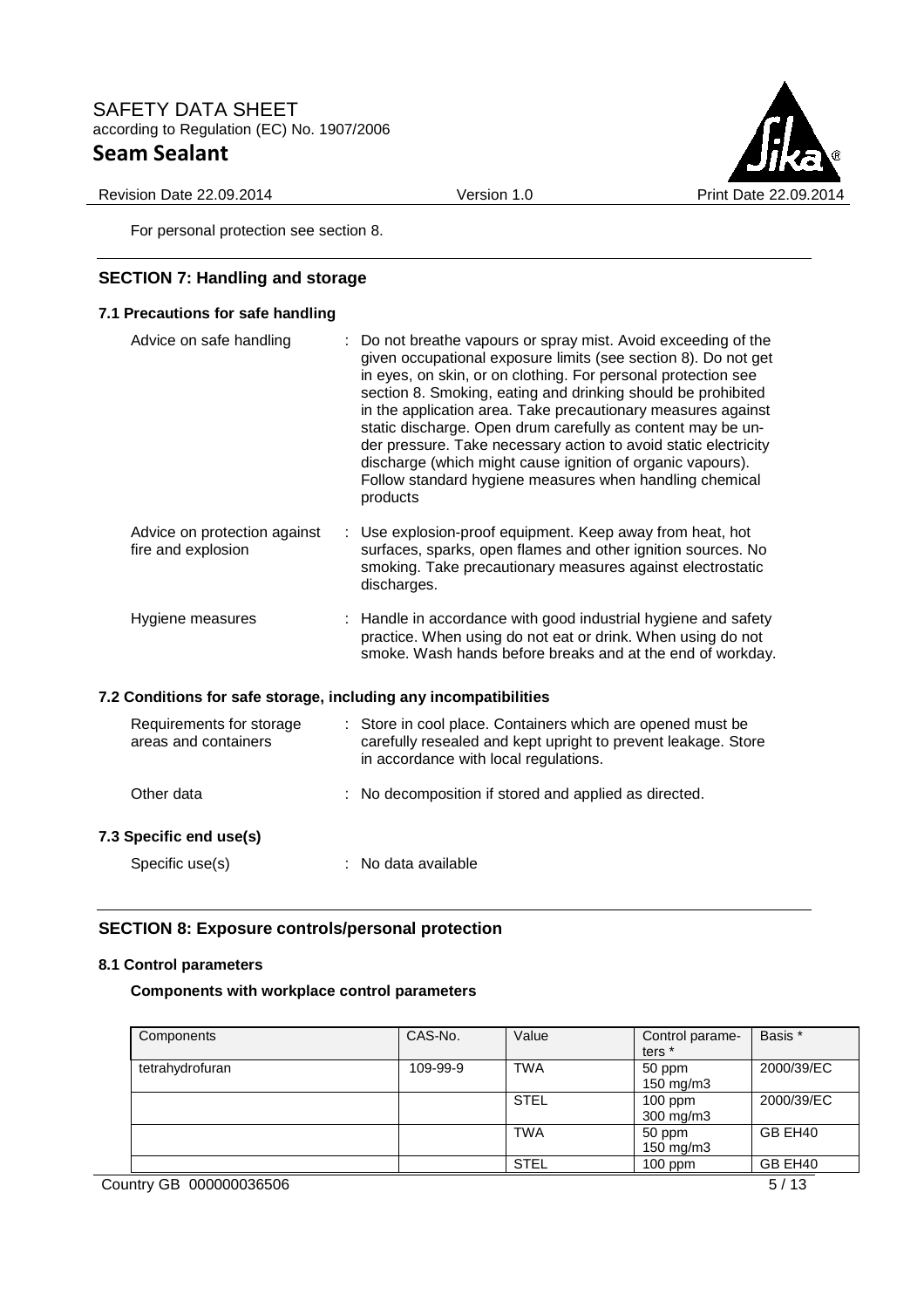

| <b>Revision Date 22.09.2014</b> | Version<br>I.U |  |
|---------------------------------|----------------|--|
|                                 |                |  |

|               |          |             | $300 \text{ mg/m}$ |            |
|---------------|----------|-------------|--------------------|------------|
| cyclohexanone | 108-94-1 | <b>TWA</b>  | 10 ppm             | 2000/39/EC |
|               |          |             | 40,8 mg/m3         |            |
|               |          | <b>STEL</b> | 20 ppm             | 2000/39/EC |
|               |          |             | 81,6 mg/m3         |            |
|               |          | <b>TWA</b>  | 10 ppm             | GB EH40    |
|               |          | <b>STEL</b> | 20 ppm             | GB EH40    |

## **Biological occupational exposure limits**

| Substance name | CAS-No.  | Control parameters                                    | Sampling time | <b>Basis</b>          |
|----------------|----------|-------------------------------------------------------|---------------|-----------------------|
| cyclohexanone  | 108-94-1 | cyclohexanol:<br>2mmol/mol creati-<br>nine<br>(Urine) | Post shift    | GB EH40<br><b>BAT</b> |

## **8.2 Exposure controls**

| : Safety glasses with side-shields<br>Eye wash bottle with pure water                                                                                                                                                                                                                                                                                                                                                                                                                                                                                                                             |
|---------------------------------------------------------------------------------------------------------------------------------------------------------------------------------------------------------------------------------------------------------------------------------------------------------------------------------------------------------------------------------------------------------------------------------------------------------------------------------------------------------------------------------------------------------------------------------------------------|
| : Chemical-resistant, impervious gloves complying with an ap-<br>proved standard must be worn at all times when handling<br>chemical products. Reference number EN 374. Follow manu-<br>facturer specifications.                                                                                                                                                                                                                                                                                                                                                                                  |
| Suitable for short time use or protection against splashes:<br>Butyl rubber/nitrile rubber gloves (0,4 mm),<br>Contaminated gloves should be removed.<br>Suitable for permanent exposure:<br>Viton gloves (0.4 mm),<br>breakthrough time > 30 min.                                                                                                                                                                                                                                                                                                                                                |
| : Protective clothing (e.g. Safety shoes acc. to EN ISO 20345,<br>long-sleeved working clothing, long trousers). Rubber aprons<br>and protective boots are additionaly recommended for mixing<br>and stirring work.                                                                                                                                                                                                                                                                                                                                                                               |
| Respirator selection must be based on known or anticipated<br>exposure levels, the hazards of the product and the safe work-<br>ing limits of the selected respirator.<br>organic vapor filter (Type A)<br>A1: < 1000 ppm; A2: < 5000 ppm; A3: < 10000 ppm<br>Ensure adequate ventilation. This can be achieved by local<br>exhaust extraction or by general ventilation. (EN 689 - Meth-<br>ods for determining inhalation exposure). This applies in par-<br>ticular to the mixing / stirring area. In case this is not sufficent<br>to keep the concentrations under the occupational exposure |
|                                                                                                                                                                                                                                                                                                                                                                                                                                                                                                                                                                                                   |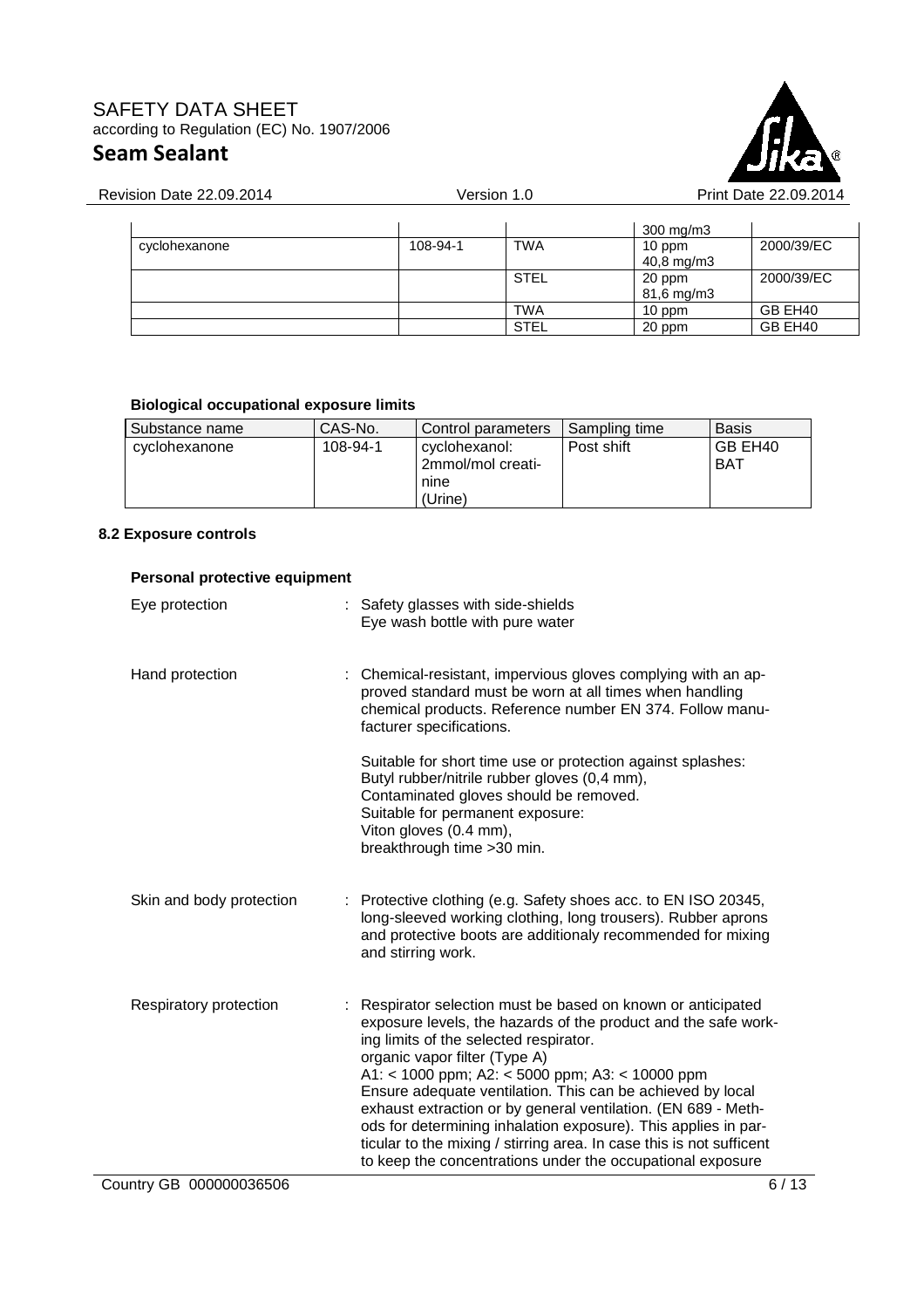

limits then respiration protection measures must be used.

| General advice | : Prevent product from entering drains.                       |
|----------------|---------------------------------------------------------------|
|                | If the product contaminates rivers and lakes or drains inform |
|                | respective authorities.                                       |

# **SECTION 9: Physical and chemical properties**

## **9.1 Information on basic physical and chemical properties**

| Appearance                               |    | liquid                               |
|------------------------------------------|----|--------------------------------------|
| Colour                                   |    | various                              |
| Odour                                    | t  | ether-like                           |
| Odour Threshold                          | ÷  | No data available                    |
| Flash point                              | t  | $-1$ °C                              |
| Ignition temperature                     | t  | No data available                    |
| Lower explosion limit                    | t  | $1 \%$ (V)                           |
| Upper explosion limit                    | Ì. | 12 %(V)                              |
| Flammability (solid, gas)                | ÷  | No data available                    |
| Oxidizing properties                     | ÷  | No data available                    |
| Auto-ignition temperature                | ÷  | No data available                    |
| pH                                       | t  | Note: not applicable                 |
| Melting point/range / Freez-             | t. | No data available                    |
| ing point<br>Boiling point/boiling range | ÷  | ca. 65 °C                            |
| Vapour pressure                          | ÷  | ca.200 hPa                           |
| Density                                  | ÷  | ca.0,946 g/cm3<br>at 20 $^{\circ}$ C |
| Water solubility                         | Ì. | No data available                    |
| Partition coefficient: n-                | ÷  | No data available                    |
| octanol/water<br>Viscosity, dynamic      | ÷  | No data available                    |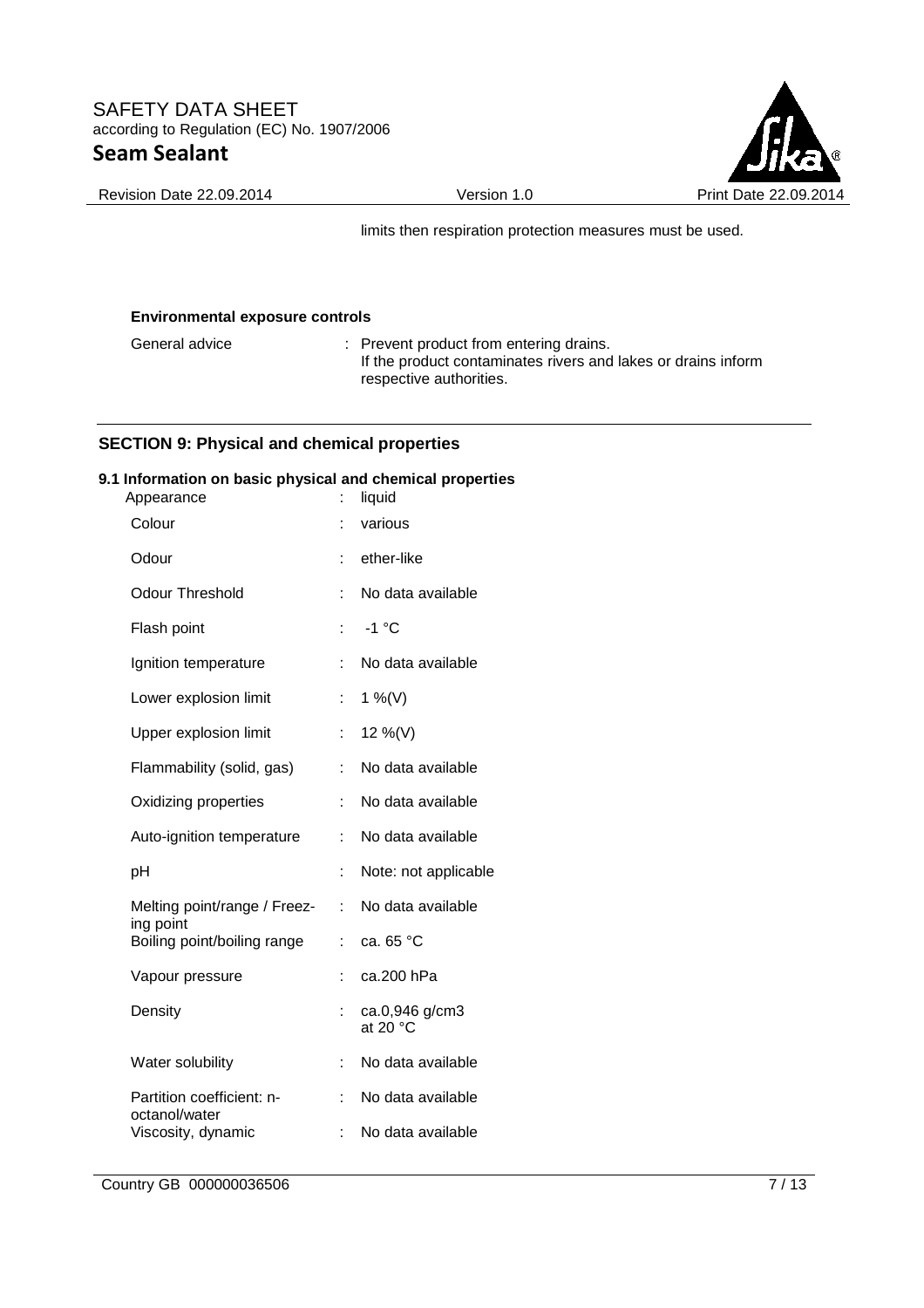

| Revision Date 22.09.2014                    | Version 1.0                                                 | Print Date 22.09.2014 |
|---------------------------------------------|-------------------------------------------------------------|-----------------------|
| Viscosity, kinematic                        | $> 20,5$ mm2/s<br>at $40^{\circ}$ C                         |                       |
| Relative vapour density                     | No data available                                           |                       |
| Evaporation rate                            | No data available                                           |                       |
| 9.2 Other information<br>No data available  |                                                             |                       |
| <b>SECTION 10: Stability and reactivity</b> |                                                             |                       |
| 10.1 Reactivity                             |                                                             |                       |
|                                             | No dangerous reaction known under conditions of normal use. |                       |
| 10.2 Chemical stability                     |                                                             |                       |
| The product is chemically stable.           |                                                             |                       |
| 10.3 Possibility of hazardous reactions     |                                                             |                       |
| Hazardous reactions                         | : Stable under recommended storage conditions.              |                       |
|                                             | Vapours may form explosive mixture with air.                |                       |
| 10.4 Conditions to avoid                    |                                                             |                       |
| Conditions to avoid                         | : Heat, flames and sparks.                                  |                       |
| 10.5 Incompatible materials                 |                                                             |                       |
| Materials to avoid                          | : No data available                                         |                       |
| 10.6 Hazardous decomposition products       |                                                             |                       |

# **SECTION 11: Toxicological information**

# **11.1 Information on toxicological effects**

# **Acute toxicity**

| <b>Components:</b>                       |                                           |
|------------------------------------------|-------------------------------------------|
| tetrahydrofuran :<br>Acute oral toxicity | : LD50 Oral rat: 1.650 mg/kg              |
| Acute inhalation toxicity                | : LC50 rat: 54 mg/l<br>Exposure time: 4 h |
| Acute dermal toxicity                    | : LD50 Dermal rat: $> 2.000$ mg/kg        |
|                                          |                                           |

# **cyclohexanone :**

Country GB 000000036506 8/13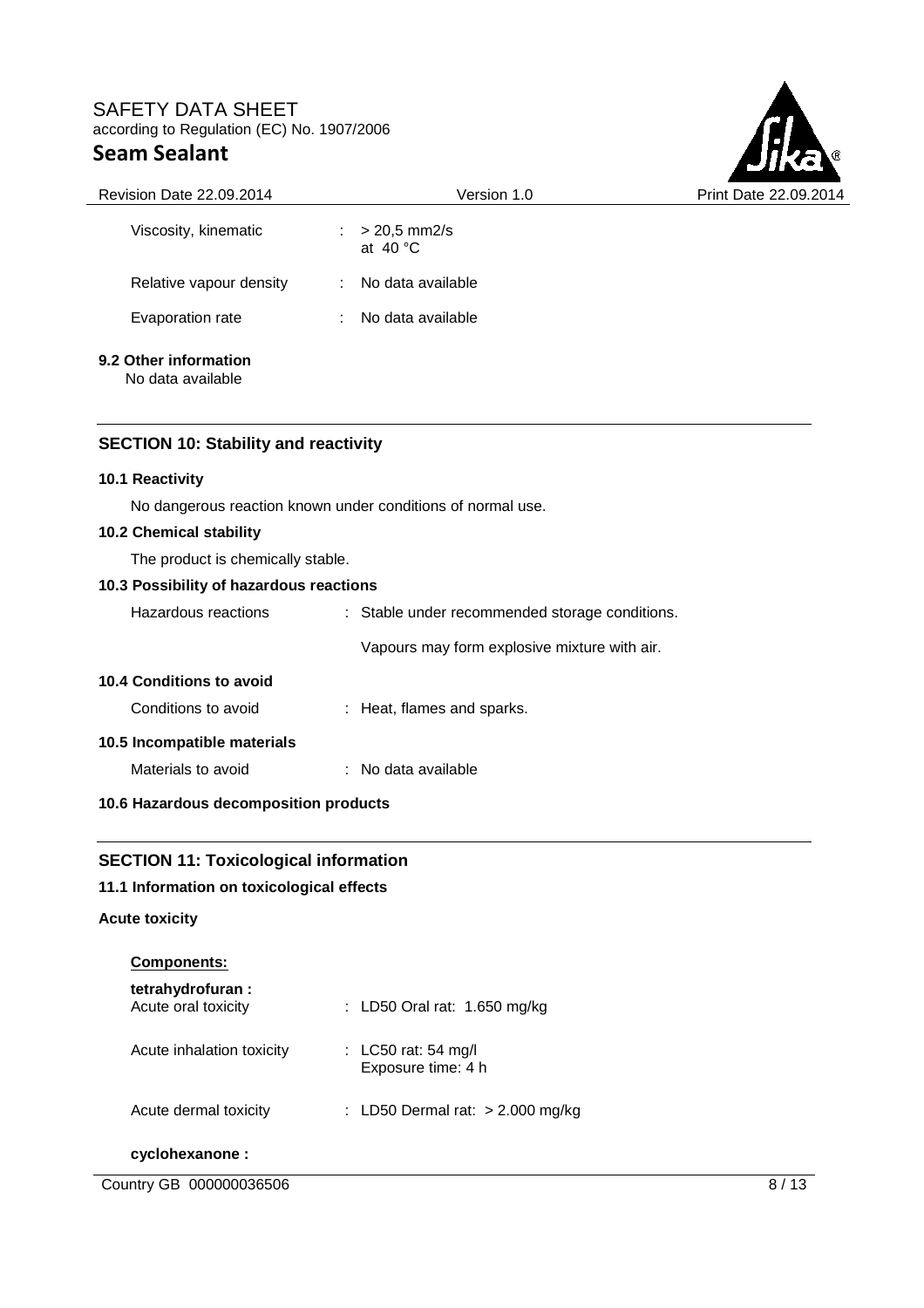

| Revision Date 22.09.2014                         | Version 1.0                                 | Print Date 22.09.2014 |
|--------------------------------------------------|---------------------------------------------|-----------------------|
| Acute oral toxicity                              | : LD50 Oral rat: 1.530 mg/kg                |                       |
| Acute inhalation toxicity                        | : LC50 rat: 10,7 mg/l<br>Exposure time: 4 h |                       |
| Acute dermal toxicity                            | : LD50 Dermal rabbit: 948 mg/kg             |                       |
| <b>Skin corrosion/irritation</b>                 |                                             |                       |
| <b>Product</b>                                   |                                             |                       |
| No data available                                |                                             |                       |
| Serious eye damage/eye irritation                |                                             |                       |
| <b>Product</b>                                   |                                             |                       |
| Causes serious eye irritation.                   |                                             |                       |
| Respiratory or skin sensitisation                |                                             |                       |
| <b>Product</b>                                   |                                             |                       |
| No data available                                |                                             |                       |
| <b>Germ cell mutagenicity</b>                    |                                             |                       |
| <b>Product</b>                                   |                                             |                       |
| Mutagenicity                                     | : No data available                         |                       |
| Carcinogenicity                                  |                                             |                       |
| <b>Product</b>                                   |                                             |                       |
| Carcinogenicity                                  | : Suspected of causing cancer.              |                       |
| <b>Reproductive Toxicity/Fertility</b>           |                                             |                       |
| Reproductive toxicity                            | : No data available                         |                       |
| No data available                                |                                             |                       |
| Reproductive Toxicity/Development/Teratogenicity |                                             |                       |
| Teratogenicity                                   | : No data available                         |                       |
| No data available                                |                                             |                       |
| <b>STOT - single exposure</b>                    |                                             |                       |
| No data available                                |                                             |                       |
| <b>STOT - repeated exposure</b>                  |                                             |                       |
| No data available                                |                                             |                       |
| <b>Aspiration toxicity</b>                       |                                             |                       |

**Country GB 000000036506** 9 / 13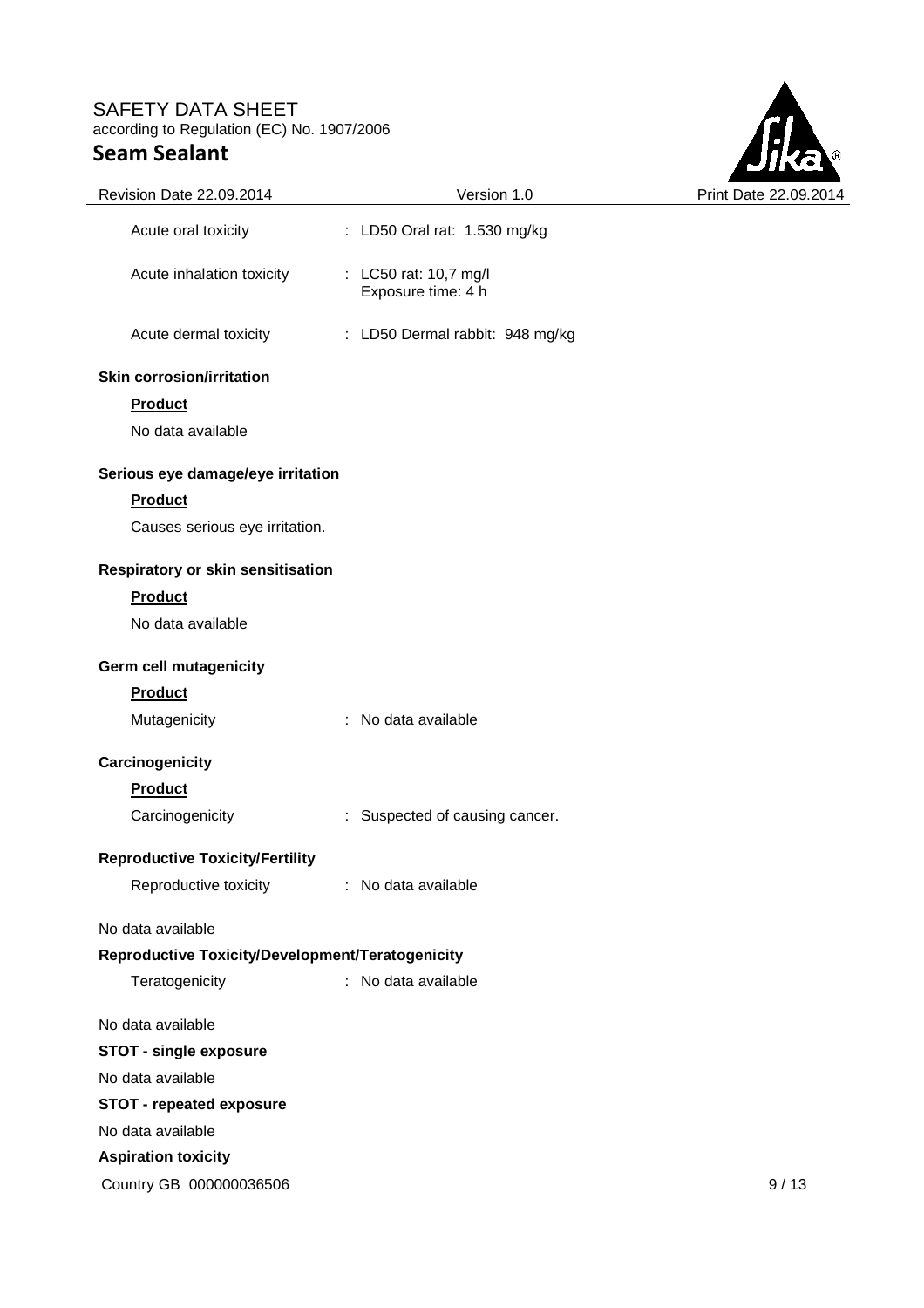Revision Date 22.09.2014 Version 1.0 Version 1.0 Print Date 22.09.2014

No data available

# **SECTION 12: Ecological information**

## **12.1 Toxicity**

## **Components:**

## **cyclohexanone :**

Toxicity to fish : LC50: 527 mg/l, 96 h, Fish

## **12.2 Persistence and degradability**

No data available

## **12.3 Bioaccumulative potential**

No data available

## **12.4 Mobility in soil**

No data available

# **12.5 Results of PBT and vPvB assessment**

## **Product:**

Assessment : This substance/mixture contains no components considered to be either persistent, bioaccumulative and toxic (PBT), or very persistent and very bioaccumulative (vPvB) at levels of 0.1% or higher.

## **12.6 Other adverse effects**

No data available

## **SECTION 13: Disposal considerations**

## **13.1 Waste treatment methods**

Product : The generation of waste should be avoided or minimized wherever possible. Empty containers or liners may retain some product residues. This material and its container must be disposed of in a safe way. Dispose of surplus and non-recyclable products via a licensed waste disposal contractor. Disposal of this product, solutions and any by-products should at all times comply with the requirements of environmental protection and waste disposal legislation and any regional local authority requirements. Avoid dispersal of spilled material and runoff and contact with soil, waterways, drains and sewers.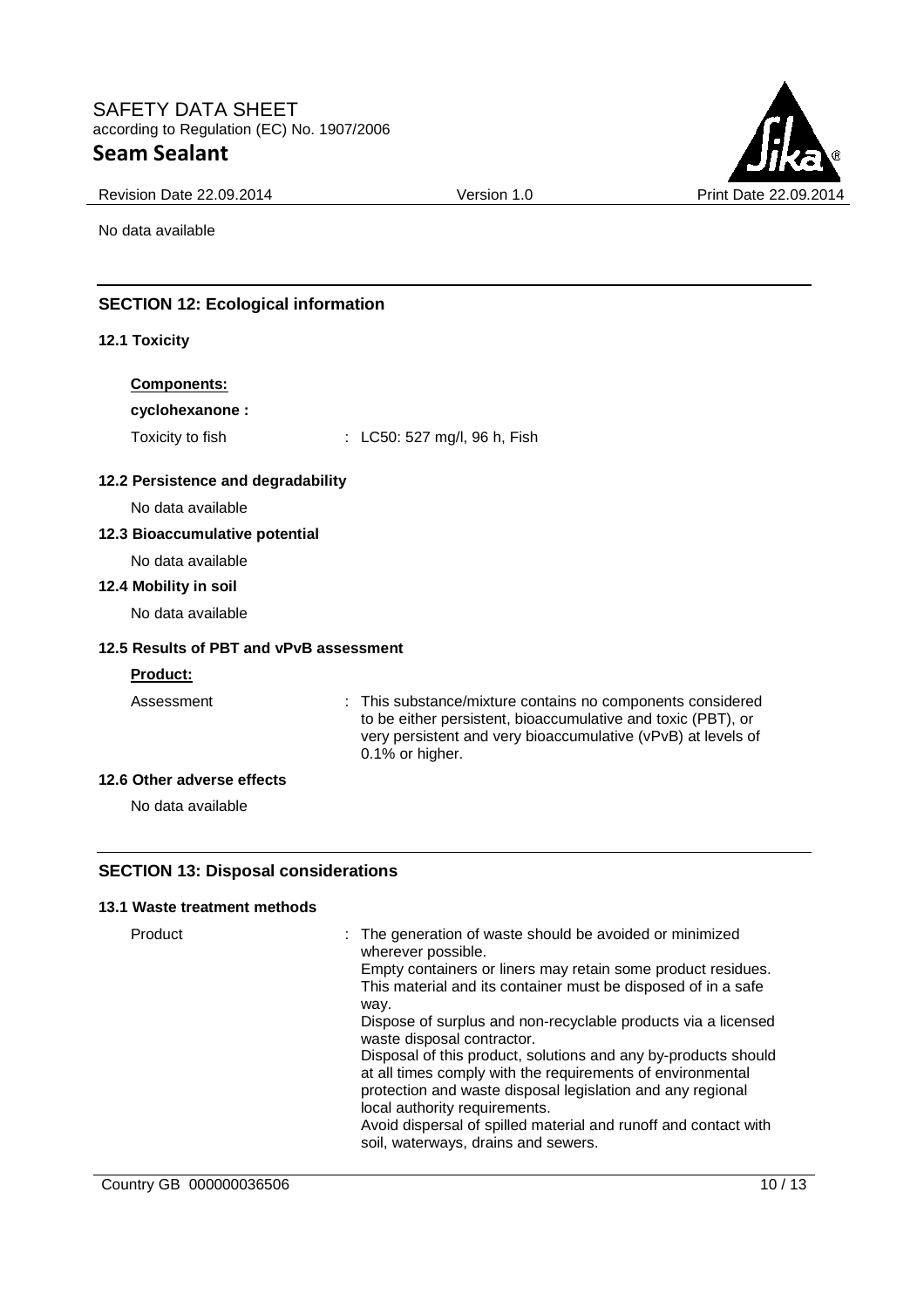

| <b>Revision Date 22.09.2014</b> | Version 1.0                                                                                        | Print Date 22,09,2014 |
|---------------------------------|----------------------------------------------------------------------------------------------------|-----------------------|
| European Waste Catalogue        | : 08 01 11* waste paint and varnish containing organic sol-<br>vents or other dangerous substances |                       |
| Contaminated packaging          | : 15 01 10* packaging containing residues of or contaminated<br>by dangerous substances            |                       |

# **SECTION 14: Transport information**

| <b>ADR</b>                    |                |
|-------------------------------|----------------|
| 14.1 UN number                | : 1133         |
| 14.2 Description of the goods | : ADHESIVES    |
| 14.3 Class                    | -3             |
| 14.4 Packing group            | : II           |
| <b>Classification Code</b>    | $:$ F1         |
| Labels                        | : 3            |
| Tunnel restriction code       | (D/E)          |
| 14.5 Environmentally hazard-  | no             |
| ous                           |                |
|                               |                |
| <b>IATA</b>                   |                |
| 14.1 UN number                | : 1133         |
| 14.2 Description of the goods | : Adhesives    |
| 14.3 Class                    | : 3            |
| 14.4 Packing group            | : II           |
| Labels                        | $\therefore$ 3 |
| 14.5 Environmentally hazard-  | : no           |
| ous                           |                |
|                               |                |
| <b>IMDG</b>                   |                |
| 14.1 UN number                | : 1133         |
| 14.2 Description of the goods | ADHESIVES      |
| 14.3 Class                    | : 3            |
| 14.4 Packing group            | : II           |
| Labels                        | : 3            |
| EmS Number 1                  | $E - F - E$    |
| EmS Number 2                  | -S-D           |
| 14.5 Marine pollutant         | no             |

**14.6 Special precautions for user**

No data available

**14.7 Transport in bulk according to Annex II of MARPOL 73/78 and the IBC Code** not applicable

## **SECTION 15: Regulatory information**

**15.1 Safety, health and environmental regulations/legislation specific for the substance or mixture** 

**Labelling according to EC Directives (1999/45/EC)**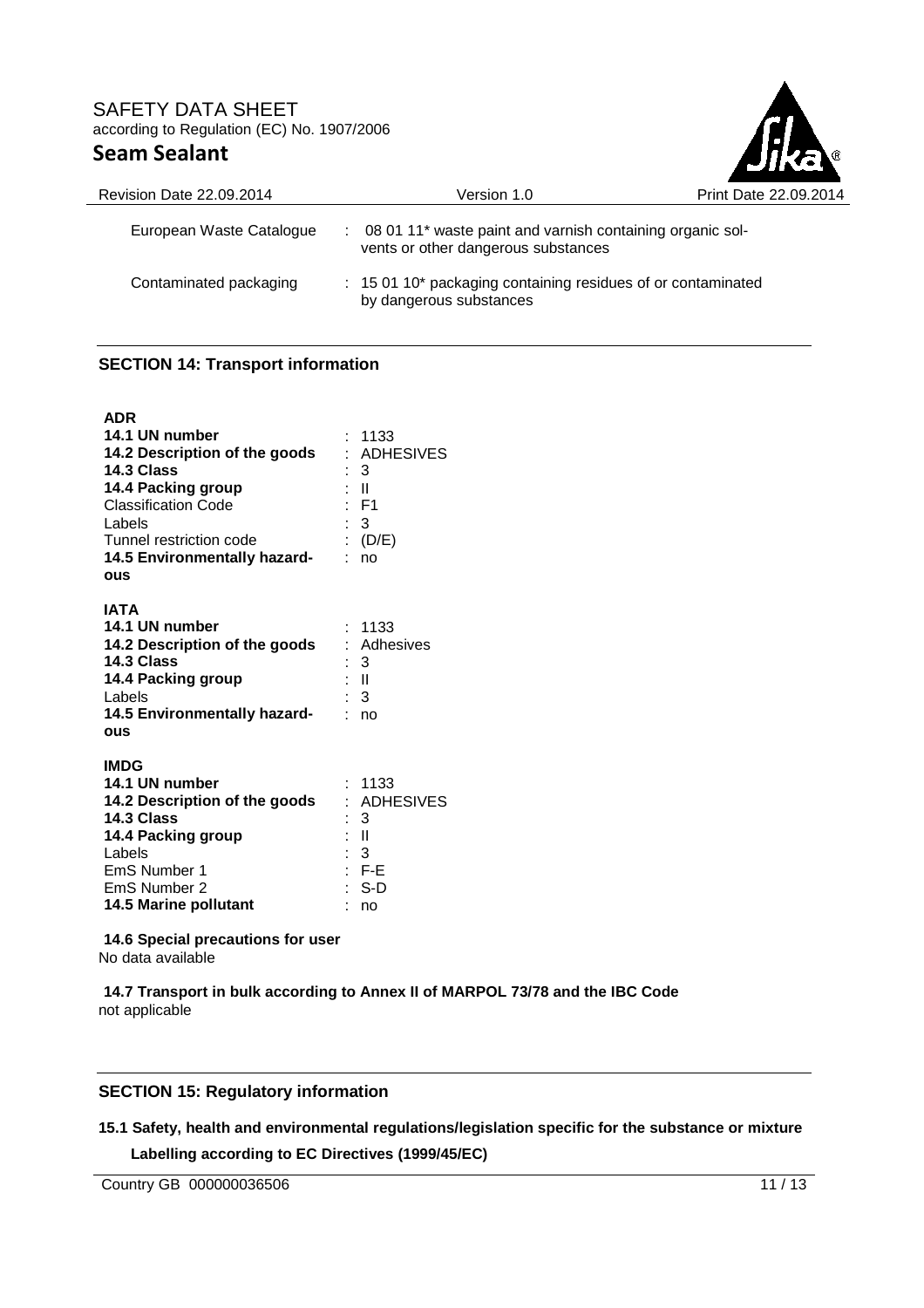

Revision Date 22.09.2014 Version 1.0 Version 1.0 Print Date 22 Hazard pictograms : Highly flammable Harmful R-phrase(s) : R11 Highly flammable. R19 May form explosive peroxides.<br>R22 Harmful if swallowed. Harmful if swallowed. R36/37 Irritating to eyes and respiratory system. R40 **Limited evidence of a carcinogenic effect.** R67 Vapours may cause drowsiness and dizziness. S-phrase(s)  $\therefore$  S36/37 Wear suitable protective clothing and gloves. Hazardous components which must be listed on the label: • 203-726-8 tetrahydrofuran **Prohibition/Restriction**  REACH - Restrictions on the manufacture, placing on the market and use of certain dangerous substances, preparations and articles (Annex XVII) : not applicable REACH - Candidate List of Substances of Very High Concern for Authorisation (Article 59). : None of the components are listed  $(=> 0.1 \%)$ . REACH - List of substances subject to authorisation (Annex XIV) : not applicable REACH Information: All substances contained in our Products are - preregistered or registered by our upstream suppliers, and/or - preregistered or registered by us, and/or - excluded from the regulation, and/or - exempted from the registration. VOC-CH (VOCV) : 80 % VOC-EU (solvent) : 80 %

If other regulatory information applies that is not already provided elsewhere in the Safety Data Sheet, then it is described in this subsection.

| Health, safety and environ-<br>mental regulation/legislation<br>specific for the substance or<br>mixture: | : The Chemicals (Hazard Information and Packaging for Sup-<br>ply) Regulations 2002<br>Control of Substances Hazardous to Health Regulations 2002<br>The Management of Health and Safety at Work Regulations<br>1999<br>Health and Safety at Work Act 1974 |
|-----------------------------------------------------------------------------------------------------------|------------------------------------------------------------------------------------------------------------------------------------------------------------------------------------------------------------------------------------------------------------|
|                                                                                                           | Environmental Protection Act 1990 & Subsidiary Regulations                                                                                                                                                                                                 |
|                                                                                                           |                                                                                                                                                                                                                                                            |